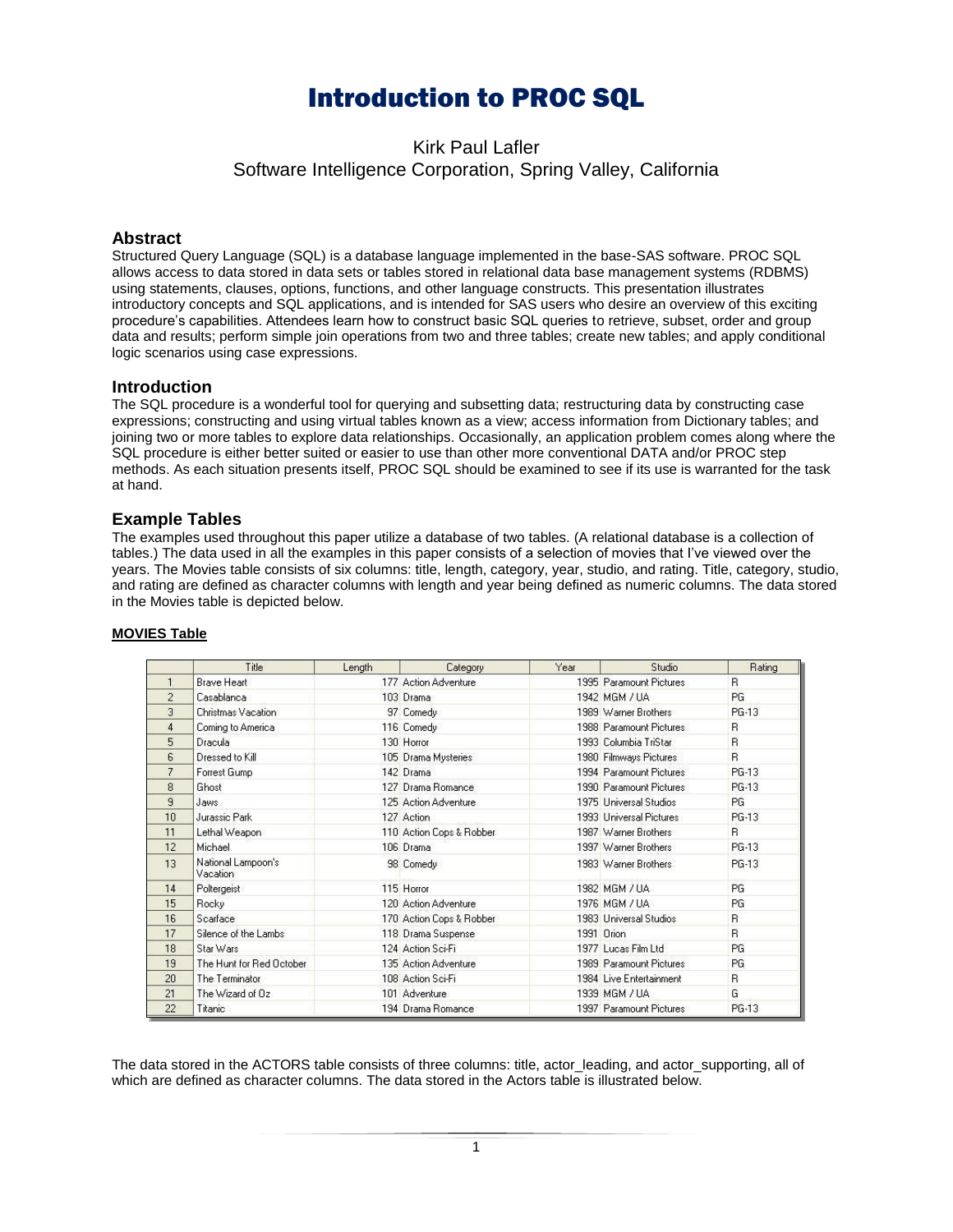# **ACTORS Table**

|                 | Title                       | Actor Leading        | Actor Supporting |
|-----------------|-----------------------------|----------------------|------------------|
|                 | <b>Brave Heart</b>          | Mel Gibson           | Sophie Marceau   |
| $\overline{2}$  | Christmas Vacation          | Chevy Chase          | Beverly D'Angelo |
| 3               | Coming to America           | Eddie Murphy         | Arsenio Hall     |
| 4               | Forrest Gump                | Tom Hanks            | Sally Field      |
| 5               | Ghost                       | Patrick Swayze       | Demi Moore       |
| 6               | Lethal Weapon               | Mel Gibson           | Danny Glover     |
| $\overline{7}$  | Michael                     | John Travolta        | Andie MacDowell  |
| 8               | National Lampoon's Vacation | Chevy Chase          | Beverly D'Angelo |
| $\overline{a}$  | <b>Rocky</b>                | Sylvester Stallone   | Talia Shire      |
| 10 <sup>1</sup> | Silence of the Lambs        | Anthony Hopkins      | Jodie Foster     |
| 11              | The Hunt for Red October    | Sean Connery         | Alec Baldwin     |
| 12 <sub>2</sub> | The Terminator              | Arnold Schwarzenegge | Michael Biehn    |
| 13              | Titanic                     | Leonardo DiCaprio    | Kate Winslet     |

# **Constructing SQL Queries to Retrieve and Subset Data**

PROC SQL provides simple, but powerful, retrieval and subsetting capabilities. From inserting a blank row between each row of output, removing rows with duplicate values, using wildcard characters to search for partially known information, and integrating ODS with SQL to create nicer-looking output.

## *Inserting a Blank Row into Output*

SQL can be made to automatically insert a blank row between each row of output. This is generally a handy feature when a single logical row of data spans two or more lines of output. By having SQL insert a blank row between each logical record (observation), you create a visual separation between the rows – making it easier for the person reading the output to read and comprehend the output. The DOUBLE option is specified as part of the SQL procedure statement to insert a blank row and is illustrated in the following SQL code.

#### **SQL Code**

```
PROC SQL DOUBLE;
SELECT *
  FROM MOVIES
   ORDER BY category;
QUIT;
```
#### *Removing Rows with Duplicate Values*

When the same value is contained in several rows in a table, SQL can remove the rows with duplicate values. By specifying the DISTINCT keyword prior to the column that is being selected in the SELECT statement automatically removes duplicate rows as illustrated in the following SQL code.

#### **SQL Code**

```
PROC SQL;
 SELECT DISTINCT rating
  FROM MOVIES;
QUIT;
```
# *Using Wildcard Characters for Searching*

When searching for specific rows of data is necessary, but only part of the data you are searching for is known, then SQL provides the ability to use wildcard characters as part of the search argument. Say you wanted to search for all movies that were classified as an "Action" type of movie. By specifying a query using the wildcard character percent sign (%) in a WHERE clause with the LIKE operator, the query results will consist of all rows containing the word "ACTION" as follows.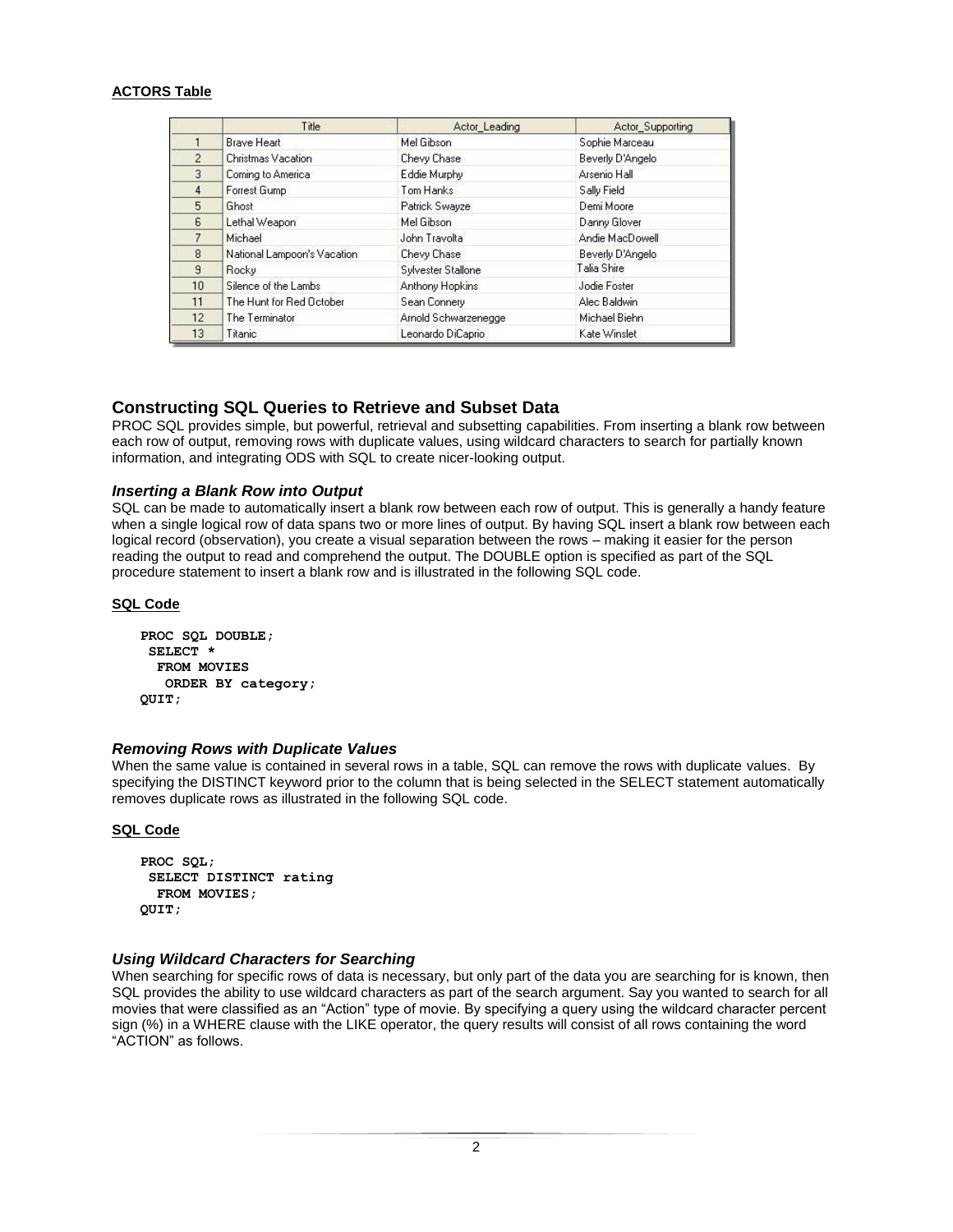## **SQL Code**

```
PROC SQL;
 SELECT title, category
   FROM MOVIES
   WHERE UPCASE(category) LIKE '%ACTION%';
QUIT;
```
# *Phonetic Matching (Sounds-Like Operator =\*)*

A technique for finding names that sound alike or have spelling variations is available in the SQL procedure. This frequently used technique is referred to as phonetic matching and is performed using the Soundex algorithm. In Joe Celko's book, SQL for Smarties: Advanced SQL Programming, he traced the origins of the Soundex algorithm to the developers Margaret O'Dell and Robert C. Russell in 1918.

Although not technically a function, the sounds-like operator searches and selects character data based on two expressions: the search value and the matched value. Anyone that has looked for a last name in a local telephone directory is quickly reminded of the possible phonetic variations.

To illustrate how the sounds-like operator works, let's search each movie title for the phonetic variation of "Suspence" which, by the way, is spelled incorrectly. To help find as many (and hopefully all) possible spelling variations, the sounds-like operator is used to identify select similar sounding names including spelling variations. To find all movies where the movie title sounds like "Suspence", the following code is used:

#### **SQL Code**

```
PROC SQL;
 SELECT title, category, rating
   FROM MOVIES
   WHERE category =* 'Suspence';
QUIT;
```
# **Conditional Logic with CASE Expressions**

In the SQL procedure, a case expression provides a way of conditionally selecting result values from each row in a table (or view). Similar to an IF-THEN construct, a case expression uses a WHEN-THEN clause to conditionally process some but not all the rows in a table. An optional ELSE expression can be specified to handle an alternative action should none of the expression(s) identified in the WHEN condition(s) not be satisfied.

A case expression must be a valid SQL expression and conform to syntax rules similar to DATA step SELECT-WHEN statements. Even though this topic is best explained by example, let's take a quick look at the syntax.

```
CASE <column-name>
      WHEN when-condition THEN result-expression
      <WHEN when-condition THEN result-expression> …
      <ELSE result-expression>
END
```
A column-name can optionally be specified as part of the CASE-expression. If present, it is automatically made available to each when-condition. When it is not specified, the column-name must be coded in each when-condition. Let's examine how a case expression works.

If a when-condition is satisfied by a row in a table (or view), then it is considered "true" and the result-expression following the THEN keyword is processed. The remaining WHEN conditions in the CASE expression are skipped. If a when-condition is "false", the next when-condition is evaluated. SQL evaluates each when-condition until a "true" condition is found or in the event all when-conditions are "false", it then executes the ELSE expression and assigns its value to the CASE expression's result. A missing value is assigned to a CASE expression when an ELSE expression is not specified and each when-condition is "false".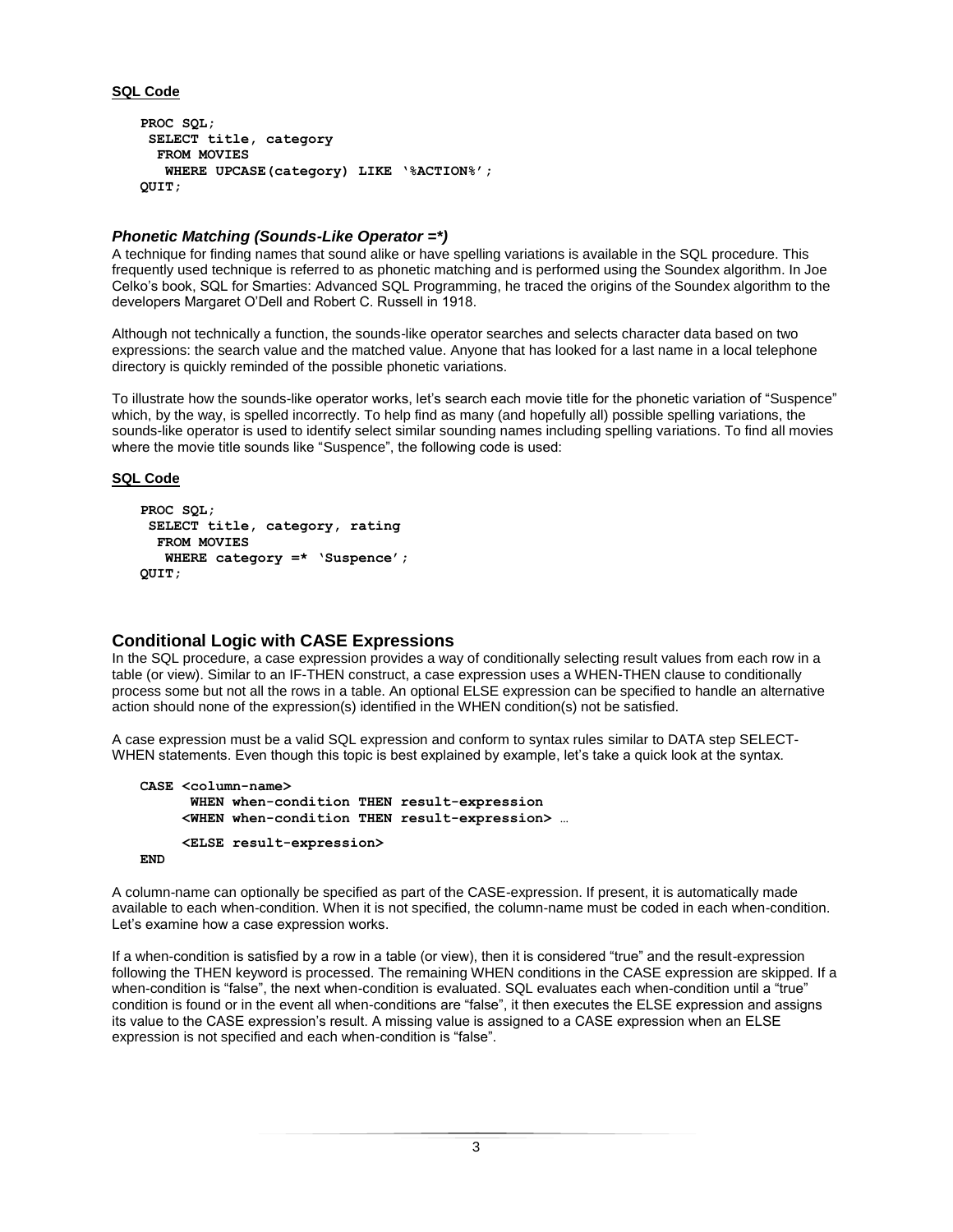In the next example, let's see how a case expression actually works. Suppose a value of "Exciting", "Fun", "Scary", or " " is desired for each of the movies. Using the movie's category (CATEGORY) column, a CASE expression is constructed to assign one of the desired values in a unique column called TYPE for each row of data. A value of 'Exciting' is assigned to all Adventure movies, 'Fun' for Comedies, 'Scary' for Suspense movies, and blank for all other movies. A column heading of TYPE is assigned to the new derived output column using the AS keyword.

# **SQL Code**

```
PROC SQL;
  SELECT TITLE,
          RATING,
          CASE
            WHEN CATEGORY = 'Adventure' THEN 'Exciting'
            WHEN CATEGORY = 'Comedy' THEN 'Fun'
            WHEN CATEGORY = 'Suspense' THEN 'Scary'
            ELSE ''
          END AS TYPE
     FROM MOVIES;
QUIT;
```
In another example suppose we wanted to determine the audience level (general or adult audiences) for each movie. By using the RATING column we can assign a descriptive value with a simple Case expression, as follows.

# **SQL Code**

```
PROC SQL;
  SELECT TITLE,
          RATING,
          CASE RATING
            WHEN 'G' THEN 'General'
            ELSE 'Other'
          END AS Audience_Level
     FROM MOVIES;
O
```
# **Creating and Using Views**

Views are classified as virtual tables. There are many reasons for constructing and using views. A few of the more common reasons are presented below.

#### *Minimizing, or perhaps eliminating, the need to know the table or tables underlying structure*

Often a great degree of knowledge is required to correctly identify and construct the particular table interactions that are necessary to satisfy a requirement. When this prerequisite knowledge is not present, a view becomes a very attractive alternative. Once a view is constructed, users can simply execute it. This results in the underlying table(s) being processed. As a result, data integrity and control is maintained since a common set of instructions is used.

## *Reducing the amount of typing for longer requests*

Often, a query will involve many lines of instruction combined with logical and comparison operators. When this occurs, there is any number of places where a typographical error or inadvertent use of a comparison operator may present an incorrect picture of your data. The construction of a view is advantageous in these circumstances, since a simple call to a view virtually eliminates the problems resulting from a lot of typing.

#### *Hiding SQL language syntax and processing complexities from users*

When users are unfamiliar with the SQL language, the construction techniques of views, or processing complexities related to table operations, they only need to execute the desired view using simple calls. This simplifies the process and enables users to perform simple to complex operations with custom-built views.

#### *Providing security to sensitive parts of a table*

Security measures can be realized by designing and constructing views designating what pieces of a table's information is available for viewing. Since data should always be protected from unauthorized use, views can provide some level of protection (also consider and use security measures at the operating system level).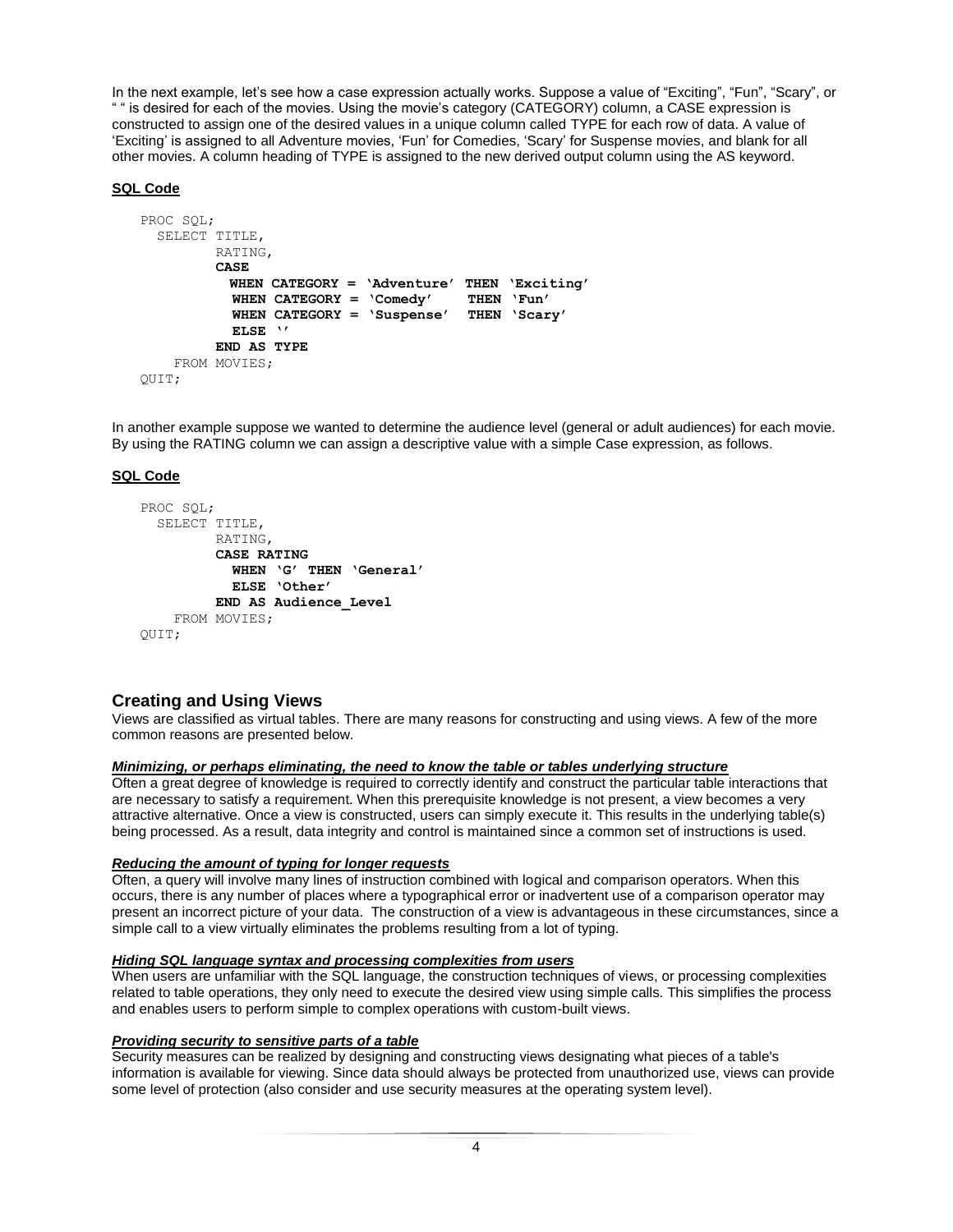# *Controlling change / customization independence*

Occasionally, table and/or process changes may be necessary. When this happens, it is advantageous to make it as painless for users as possible. When properly designed and constructed, a view modifies the underlying data without the slightest hint or impact to users, with the one exception that results and/or output may appear differently. Consequently, views can be made to maintain a greater level of change independence.

## *Types of Views*

Views can be typed or categorized according to their purpose and construction method. Joe Celko, author of SQL for Smarties and a number of other SQL books, describes views this way, *"Views can be classified by the type of SELECT statement they use and the purpose they are meant to serve."* To classify views in the SAS System environment, one must also look at how the SELECT statement is constructed. The following classifications are useful when describing a view's capabilities.

#### *Single-Table Views*

Views constructed from a single table are often used to control or limit what is accessible from that table. These views generally limit what columns, rows, and/ or both are viewed.

## *Ordered Views*

Views constructed with an ORDER BY clause arrange one or more rows of data in some desired way.

## *Grouped Views*

Views constructed with a GROUP BY clause divide a table into sets for conducting data analysis. Grouped views are more often than not used in conjunction with aggregate functions (see aggregate views below).

## *Distinct Views*

Views constructed with the DISTINCT keyword tell the SAS System how to handle duplicate rows in a table.

#### *Aggregate Views*

Views constructed using aggregate and statistical functions tell the SAS System what rows in a table you want summary values for.

#### *Joined-Table Views*

Views constructed from a join on two or more tables use a connecting column to match or compare values. Consequently, data can be retrieved and manipulated to assist in data analysis.

#### *Nested Views*

Views can be constructed from other views, although extreme care should be taken to build views from base tables.

#### *Creating Views*

When creating a view, its name must be unique and follow SAS naming conventions. Also, a view cannot reference itself since it does not already exist. The next example illustrates the process of creating an SQL view. In the first step, no output is produced since the view must first be created. Once the view has been created, the second step executes the view, G\_MOVIES, by rendering the view's instructions to produce the desired output results.

#### **SQL Code**

```
PROC SQL;
CREATE VIEW G_MOVIES AS
  SELECT title, category, rating
   FROM MOVIES
    WHERE rating = 'G'
     ORDER BY movie_no;
 SELECT *
  FROM G_MOVIES;
QUIT;
```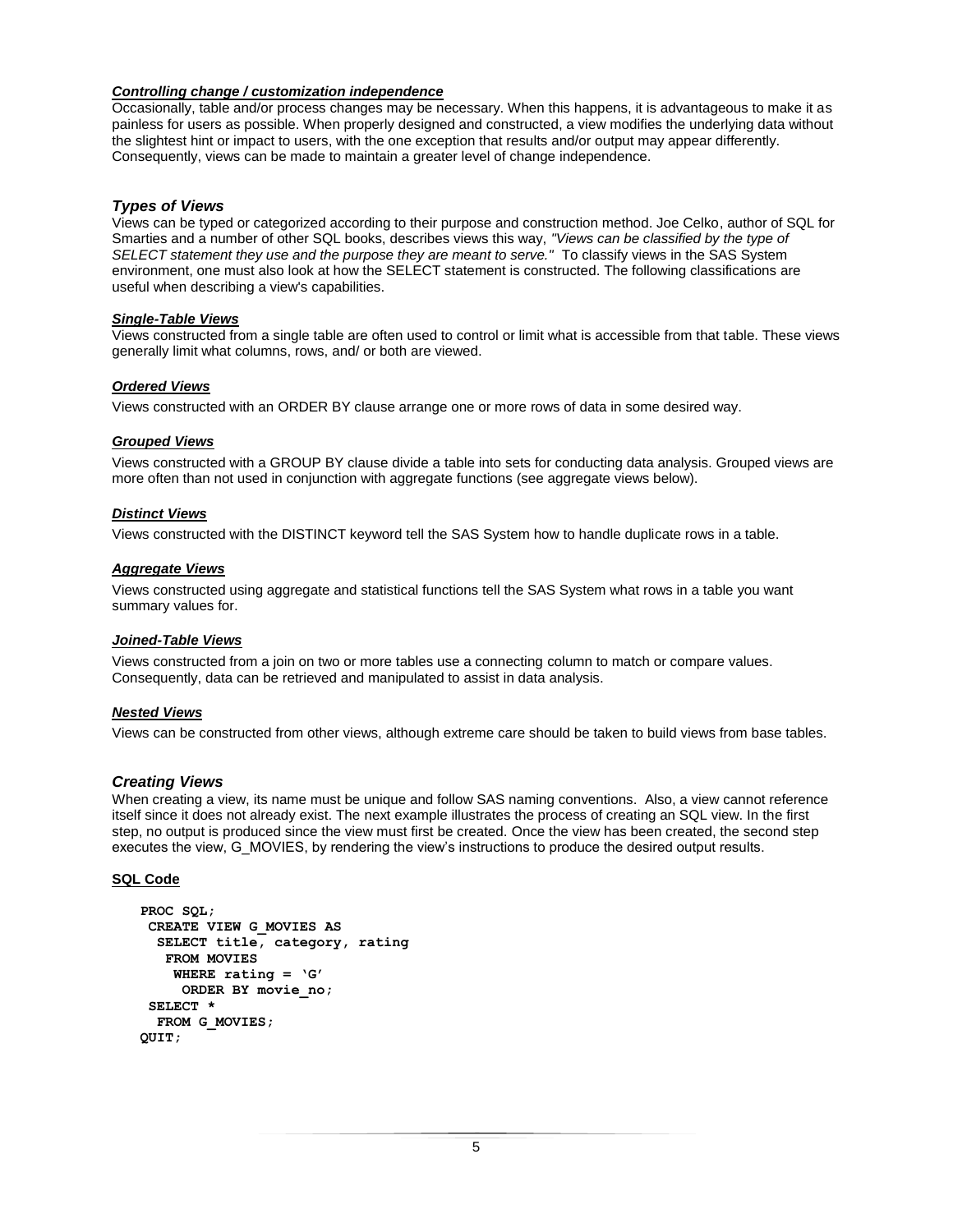# **PROC SQL and the Macro Language**

Many software vendors' SQL implementation permits SQL to be interfaced with a host language. The SAS System's SQL implementation is no different. The SAS Macro Language lets you customize the way the SAS software behaves, and in particular extend the capabilities of the SQL procedure. Users can apply the macro facility's many powerful features using the interface between the two languages to provide a wealth of programming opportunities.

From creating and using user-defined macro variables and automatic (SAS-supplied) variables, reducing redundant code, performing common and repetitive tasks, to building powerful and simple macro applications, SQL can be integrated with the macro language to improve programmer efficiency. The best part of this is that you do not have to be a macro language heavyweight to begin reaping the rewards of this versatile interface between two powerful Base-SAS software languages.

# *Creating a Macro Variable with Aggregate Functions*

Turning data into information and then saving the results as macro variables is easy with summary (aggregate) functions. The SQL procedure provides a number of useful summary functions to help perform calculations, descriptive statistics, and other aggregating computations in a SELECT statement or HAVING clause. These functions are designed to summarize information and not display detail about data. In the next example, the MIN summary function is used to determine the minimum length movie in the MOVIES table with the value stored in the macro variable MIN\_LENGTH using the INTO clause. The results are displayed on the SAS log.

# **PROC SQL Code**

PROC SQL NOPRINT;  **SELECT MIN(LENGTH) INTO :MIN\_LENGTH** FROM MOVIES; QUIT; **%PUT &MIN\_LENGTH;**

## **SAS Log Results**

| <b>PROC SQL NOPRINT:</b>     |              |  |  |  |  |
|------------------------------|--------------|--|--|--|--|
| <b>SELECT MIN(LENGTH)</b>    |              |  |  |  |  |
| INTO : MIN_LENGTH            |              |  |  |  |  |
| <b>FROM MOVIES;</b>          |              |  |  |  |  |
| <b>QUIT:</b>                 |              |  |  |  |  |
| NOTE: PROCEDURE SOL used:    |              |  |  |  |  |
| real time                    | 0.00 seconds |  |  |  |  |
| <b>%PUT &amp;MIN LENGTH;</b> |              |  |  |  |  |
| 97                           |              |  |  |  |  |

#### *Building Macro Tools*

The Macro Facility, combined with the capabilities of the SQL procedure, enables the creation of versatile macro tools and general-purpose applications. A principle design goal when developing user-written macros should be that they are useful and simple to use. A macro that violates this tenet or consists of complicated and hard to remember macro variable names has little applicability to user needs and is typically avoided.

When possible, macro tools should be designed to serve the needs of as many users as possible. They should contain no ambiguities, consist of distinctive macro variable names, the avoidance of possible naming conflicts between macro variables and data set variables, and not try to do too many things. This utilitarian approach to macro design and construction helps gain the widespread approval and acceptance by users.

Column cross-reference listings come in handy when you need to quickly identify all the SAS library data sets a column is defined in. Using the COLUMNS dictionary table a macro can be created that captures column-level information including column name, type, length, position, label, format, informat, indexes, as well as a crossreference listing containing the location of a column within a designated SAS library. In the next example, macro COLUMNS consists of an SQL query that accesses any single column in a SAS library. If the macro was invoked with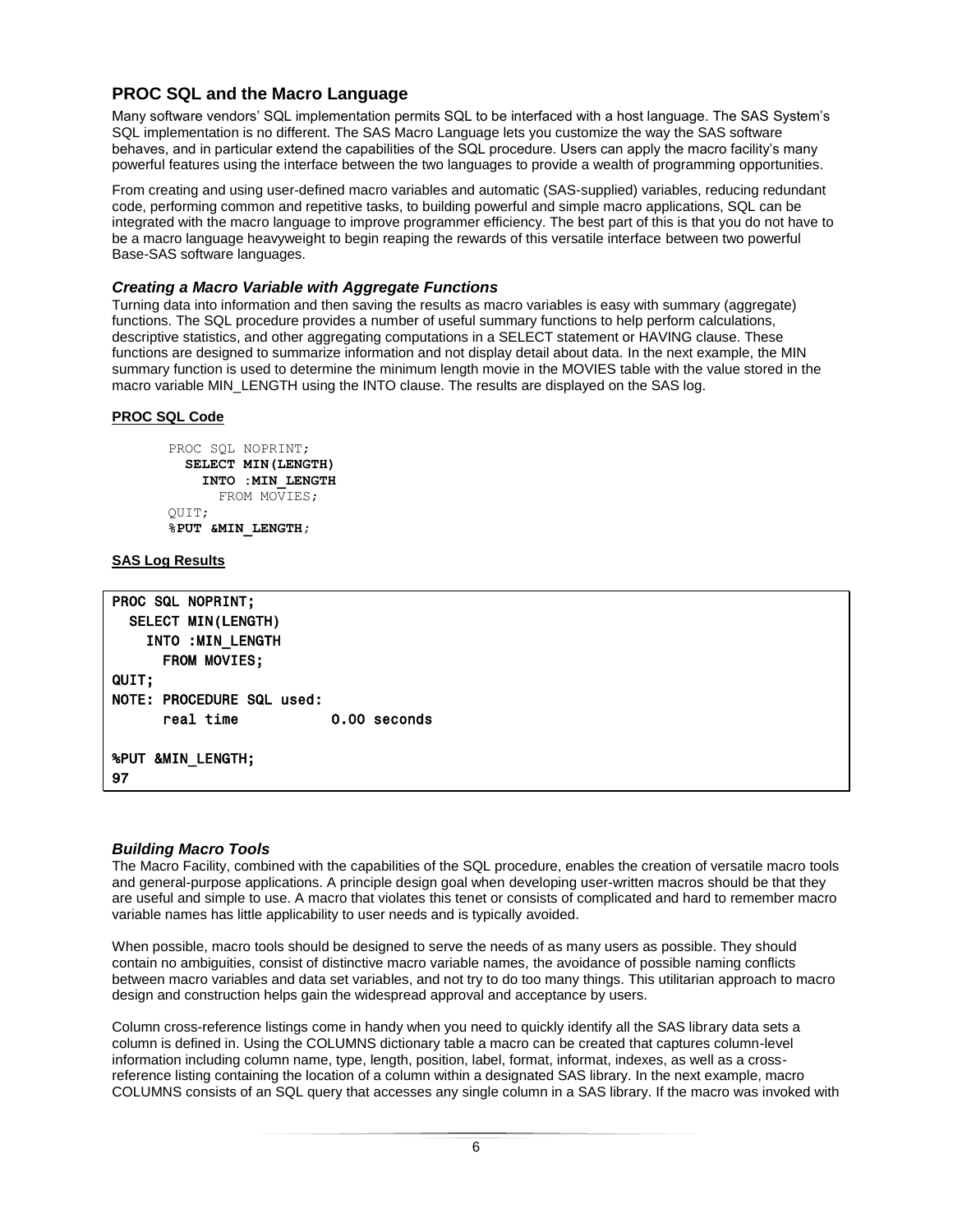a user-request consisting of %COLUMNS(WORK,TITLE);, the macro would produce a cross-reference listing on the library WORK for the column TITLE in all DATA types.

## **PROC SQL and Macro Code**

```
%MACRO COLUMNS(LIB, COLNAME);
PROC SQL;
SELECT LIBNAME, MEMNAME
    FROM DICTIONARY.COLUMNS
      WHERE UPCASE(LIBNAME)="&LIB" AND
```
#### **UPCASE(NAME)="&COLNAME" AND**

 **UPCASE(MEMTYPE)="DATA";**

QUIT; %MEND COLUMNS; **%COLUMNS(WORK,TITLE);**

# **Results**

|             | The SAS System |
|-------------|----------------|
| Library     |                |
| <b>Name</b> | Member Name    |
| <b>WORK</b> | <b>ACTORS</b>  |
| <b>WORK</b> | <b>MOVIES</b>  |

# *Submitting a Macro and SQL Code with a Function Key*

For interactive users using the SAS Display Manager System, a macro can be submitted with a function key. This simple, but effective, technique makes it easy to run a macro with the touch of a key anytime and as often as you like. All you need to do is define the macro containing the instructions you would like to have it perform, assign and save the macro call to the desired function key in the KEYS window one time, and include the macro in each session you want to use it in. From that point on, anytime you want to execute the macro, simply press the designated function key.

For example, a simple PROC SQL query can be embedded inside a macro. You will not only save keystrokes by not having to enter it over and over again, but you will improve your productivity as well. The following code illustrates a PROC SQL query embedded within a macro that accesses the "read-only" table DICTIONARY.TABLES. The purpose of the macro and PROC SQL code is to display a "snapshot" of the number of rows in each table that is currently available to the SAS System. Once the macro is defined, it can be called by entering %NOBS on any DMS command line to activate the commands.

#### **PROC SQL and Macro Code**

```
%MACRO nobs;
   SUBMIT "PROC SQL; SELECT libname, memname, nobs FROM DICTIONARY.TABLES; QUIT;";
%MEND nobs;
```
To further reduce keystrokes and enhance user productivity even further, a call to a defined macro can be saved to a Function Key. The purpose for doing this would be to allow for one-button operation of any defined macro. To illustrate the process of saving a macro call to a Function Key, the %NOBS macro defined previously is assigned to Function Key F12 in the KEYS window. Once the %NOBS macro call is assigned in the KEYS window, you will be able to call the macro simply by pressing the F12 function key. The partial KEYS window is displayed below to illustrate the process.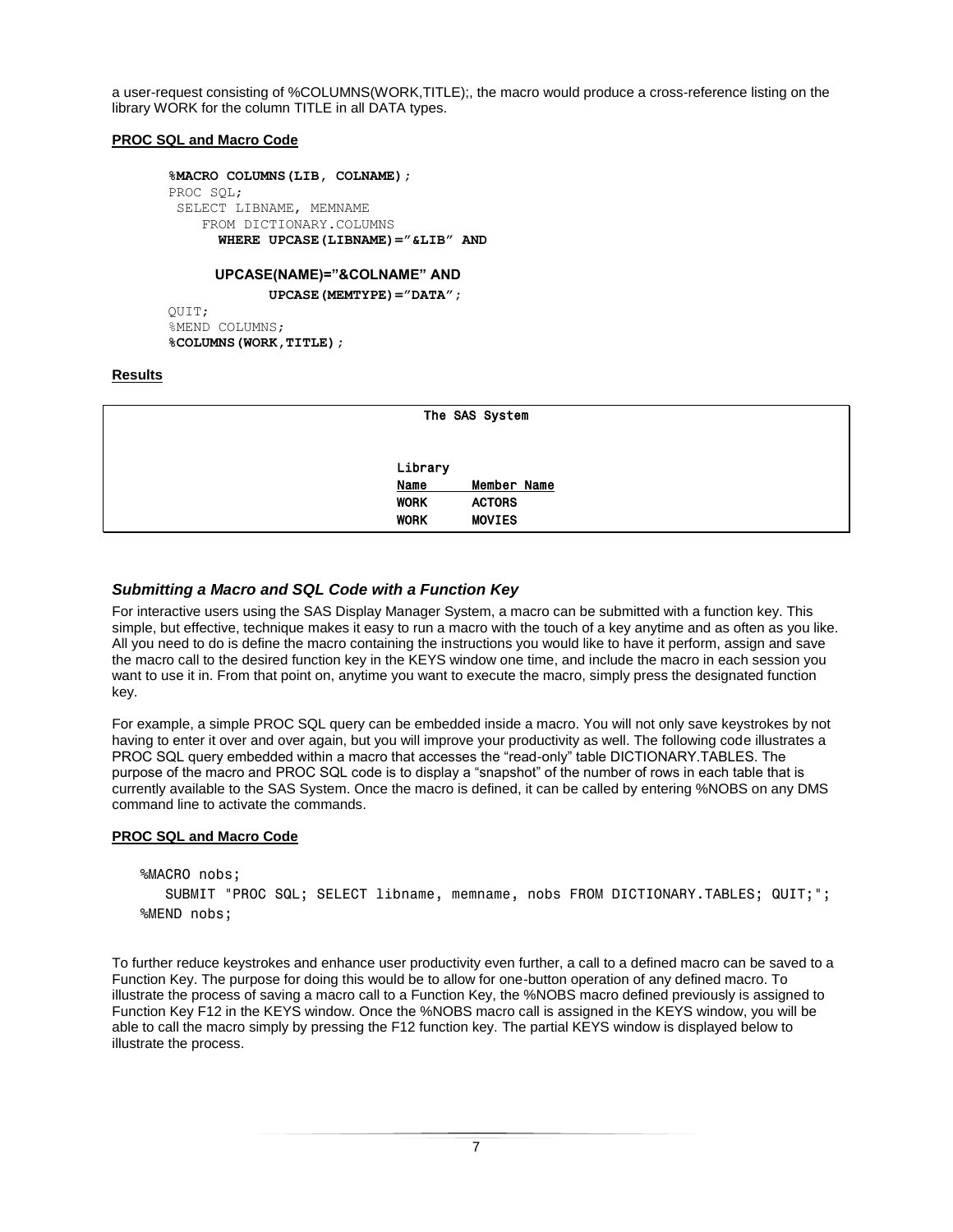## *KEYS Window*

| Key             | <b>Definition</b> |  |  |
|-----------------|-------------------|--|--|
| F1              | help              |  |  |
| F <sub>2</sub>  | reshow            |  |  |
| F <sub>3</sub>  | end;              |  |  |
|                 |                   |  |  |
| F <sub>10</sub> | keys              |  |  |
| F <sub>11</sub> | command focus     |  |  |
| F12             | %NOBS             |  |  |

# **Partial Output from Calling %NOBS**

|             | The SAS System         |              |  |  |
|-------------|------------------------|--------------|--|--|
|             |                        | Number of    |  |  |
| Library     |                        | Physical     |  |  |
| Name        | Member Name            | Observations |  |  |
| <b>WORK</b> | <b>ACTORS</b>          | 13           |  |  |
| <b>WORK</b> | <b>CUSTOMERS</b>       | 3            |  |  |
| <b>WORK</b> | <b>MOVIES</b>          | 22           |  |  |
| <b>WORK</b> | <b>PG_RATED_MOVIES</b> | 13           |  |  |
| <b>WORK</b> | <b>RENTAL INFO</b>     | 11           |  |  |

# **PROC SQL Joins**

A join of two or more tables provides a means of gathering and manipulating data in a single SELECT statement. A "JOIN" statement does not exist in the SQL language. The way two or more tables are joined is to specify the tables names in a WHERE clause of a SELECT statement. A comma separates each table specified in an inner join.

Joins are specified on a minimum of two tables at a time, where a column from each table is used for the purpose of connecting the two tables. Connecting columns should have *"like"* values and the same datatype attributes since the join's success is dependent on these values.

# *What Happens During a Join?*

Joins are processed in two distinct phases. The first phase determines whether a FROM clause references two or more tables. When it does, a *virtual* table, known as the Cartesian product, is created resulting in each row in the first table being combined with each row in the second table, and so forth. The Cartesian product (internal virtual table) can be extremely large since it represents all possible combinations of rows and columns in the joined tables. As a result, the Cartesian product can be, and often is, extremely large.

The second phase of every join processes, if present, is specified in the WHERE clause. When a WHERE clause is specified, the number of rows in the Cartesian product is reduced to satisfy this expression. This data subsetting process generally results in a more manageable end product containing meaningful data.

# *Creating a Cartesian Product*

When a WHERE clause is omitted, all possible combinations of rows from each table is produced. This form of join is known as the *Cartesian Product*. Say for example you join two tables with the first table consisting of 22 rows and the second table with 13 rows. The result of these two tables would consist of 286 rows. Very rarely is there a need to perform a join operation in SQL where a WHERE clause is not specified. The primary importance of this form of join is to illustrate a base (or internal representation) for all joins. As illustrated in the following diagram, the two tables are combined without a corresponding WHERE clause. Consequently, no connection between common columns exists.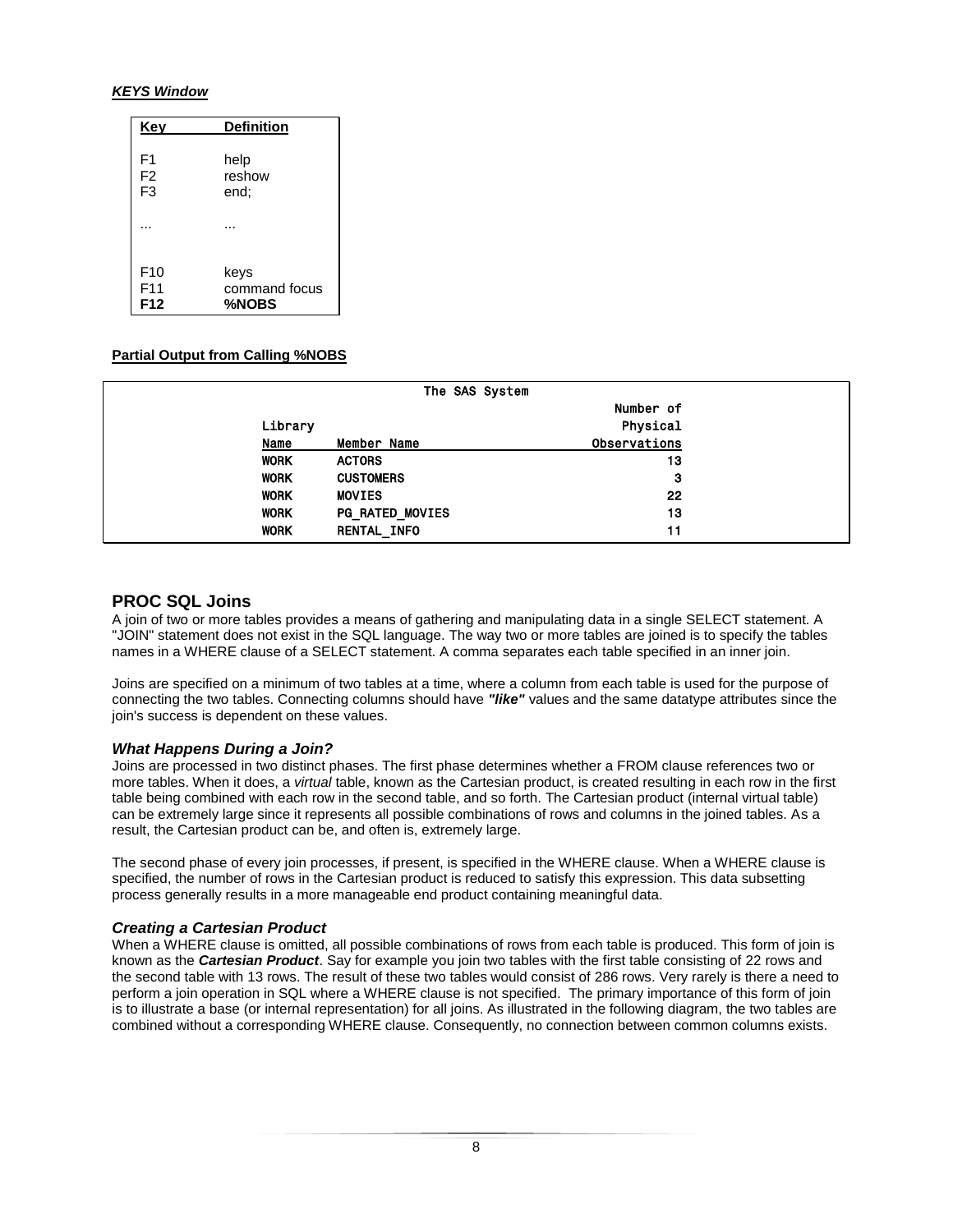| <b>MOVIES</b> | <b>ACTORS</b>    |
|---------------|------------------|
| Title         | Title            |
| Length        | Actor_Leading    |
| Category      | Actor_Supporting |
| Year          |                  |
| Studio        |                  |
| Rating        |                  |

The result of a Cartesian Product is the combination of all rows and columns. The next example illustrates a Cartesian Product join using a SELECT query without a WHERE clause.

#### **SQL Code**

```
PROC SQL;
   SELECT *
     FROM MOVIES, ACTORS;
QUIT;
```
#### *Joining Two Tables with a Where Clause*

The most reliable way to join two or more tables together, and to avoid creating a Cartesian product, is to reduce the resulting set of data using one or more common columns. Joining two tables together is a relatively easy process in SQL. To illustrate how a join works, a two-table join is linked using the movie title (TITLE) in the following diagram.



The next SQL code references a join on two tables with TITLE specified as the connecting column. In this example, tables MOVIES and ACTORS are used. Each table has a common column, TITLE which is used to connect rows together from each when the value of TITLE is equal, as specified in the WHERE clause. A WHERE clause restricts what rows of data will be included in the resulting join.

## **SQL Code**

```
PROC SQL;
   SELECT *
     FROM MOVIES, ACTORS
       WHERE MOVIES.TITLE = ACTORS.TITLE;
QUIT;
```
#### *Joins and Table Aliases*

Table aliases provide a "short-cut" way to reference one or more tables in a join operation. One or more aliases are specified so columns can be selected with a minimal number of keystrokes. To illustrate how table aliases in a join works, a two-table join is linked in the following diagram.

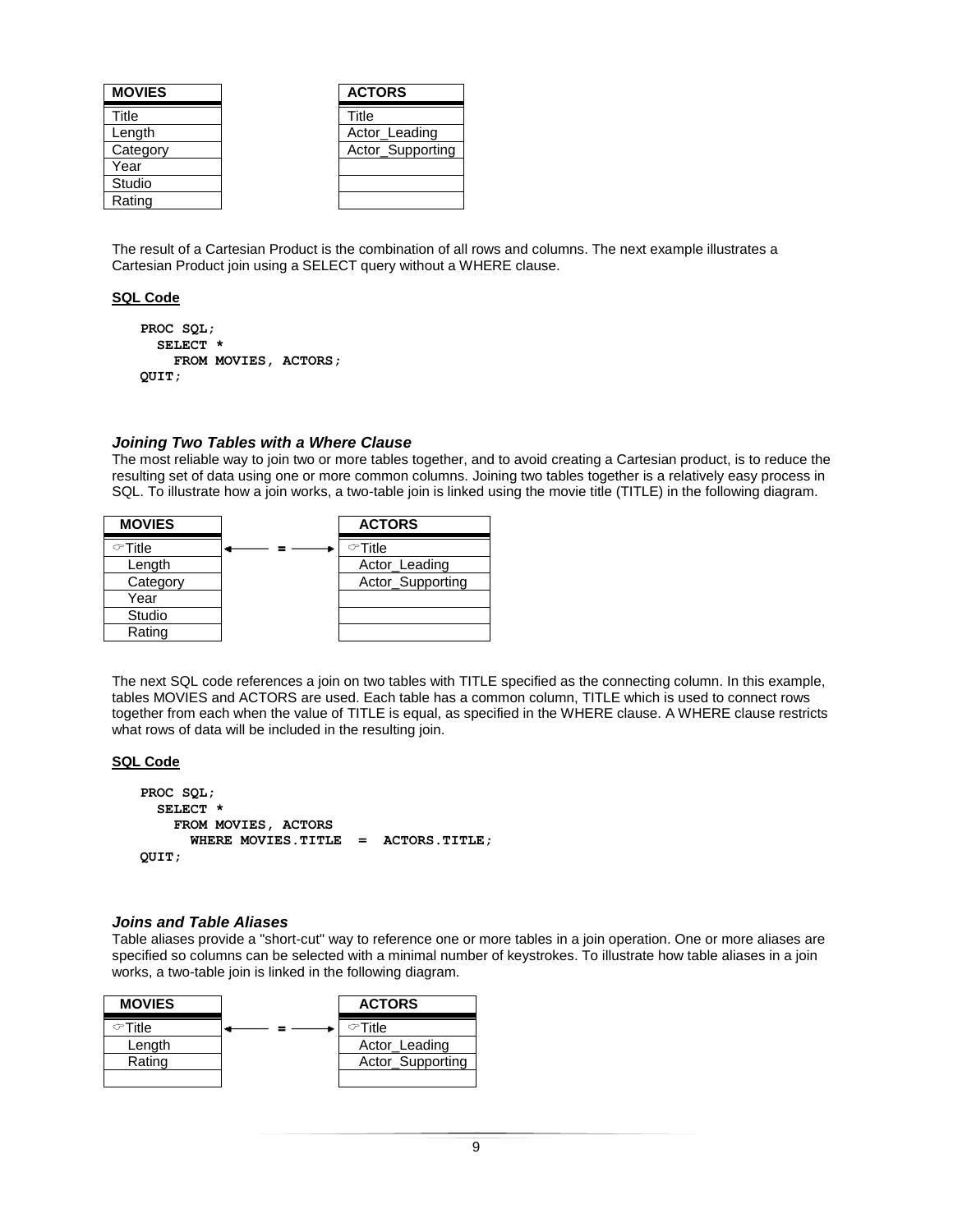The following SQL code illustrates a join on two tables with TITLE specified as the connecting column. The table aliases are specified in the SELECT statement as qualified names, the FROM clause, and the WHERE clause.

# **SQL Code**

```
PROC SQL;
   SELECT M.TITLE,
          M.LENGTH,
          M.RATING,
          A.ACTOR_LEADING
     FROM MOVIES M, ACTORS A
       WHERE M.TITLE = A.TITLE;
QUIT;
```
# *Introduction to Outer Joins*

A typical join is a process of relating rows in one table with rows in another symmetrically. But occasionally, you may want to include rows from one or both tables that have no related rows. This approach is sometimes referred to as an asymmetric type of join because its basic purpose is row preservation. This type of processing is a significant feature offered by the outer join construct.

There are syntax and operational differences between inner (natural) and outer joins. The obvious difference between an outer and inner join is the way the syntax is constructed. Outer joins use keywords such as LEFT JOIN, RIGHT JOIN, and FULL JOIN, and has the WHERE clause replaced with an ON clause. These distinctions help identify outer joins from inner joins. But, there are operational differences as well.

Unlike an inner join, the maximum number of tables that can be specified in an outer join construct is two. Similar to an inner join, an outer join relates rows in both tables. But this is where the similarities end since the resulting set of data also includes rows with no related rows from one or both of the tables. This special handling of "matched" and "unmatched" rows of data is what differentiates an outer join from an inner join. Essentially the resulting set of data from an outer join process contains rows that "match" the ON-clause plus any "unmatched" rows from the left, right, or both tables.

An outer join can accomplish a variety of tasks that would require a great deal of effort using other methods. This is not to say that a process similar to an outer join can not be programmed – it would probably just require more work. Let's take a look at a few hypothetical tasks that are possible using outer joins:

- List all customer accounts with rentals during the month, including customer accounts with no purchase activity.
- Compute the number of rentals placed by each customer, including customers who have not rented.
- Identify movie renters who rented a movie last month, and those who did not.
- Identify a list of movie titles that an actor/actress appeared in, and movies they did not appear in.

Finally, specifying a left or right outer join is a matter of choice. Simply put, the only difference between a left and right join is the order of the tables they use to relate rows of data. As such, you can use the two types of outer joins interchangeably and is one based on convenience.

# *Exploring Outer Joins*

Outer joins process data relationships from two tables differently than inner joins. In this section a different type of join, known as an outer join, will be illustrated. The following code illustrates a left outer join that selects "matched" movie titles from both the MOVIES and ACTORS tables, plus all "unmatched" rows from the MOVIES table. The resulting output would contain all rows for which the SQL expression, referenced in the ON clause, matches both tables and all rows from the left table (MOVIES) that did not match any row in the right (ACTORS) table. Essentially the rows from the left table are preserved and captured exactly as they are stored in the table itself.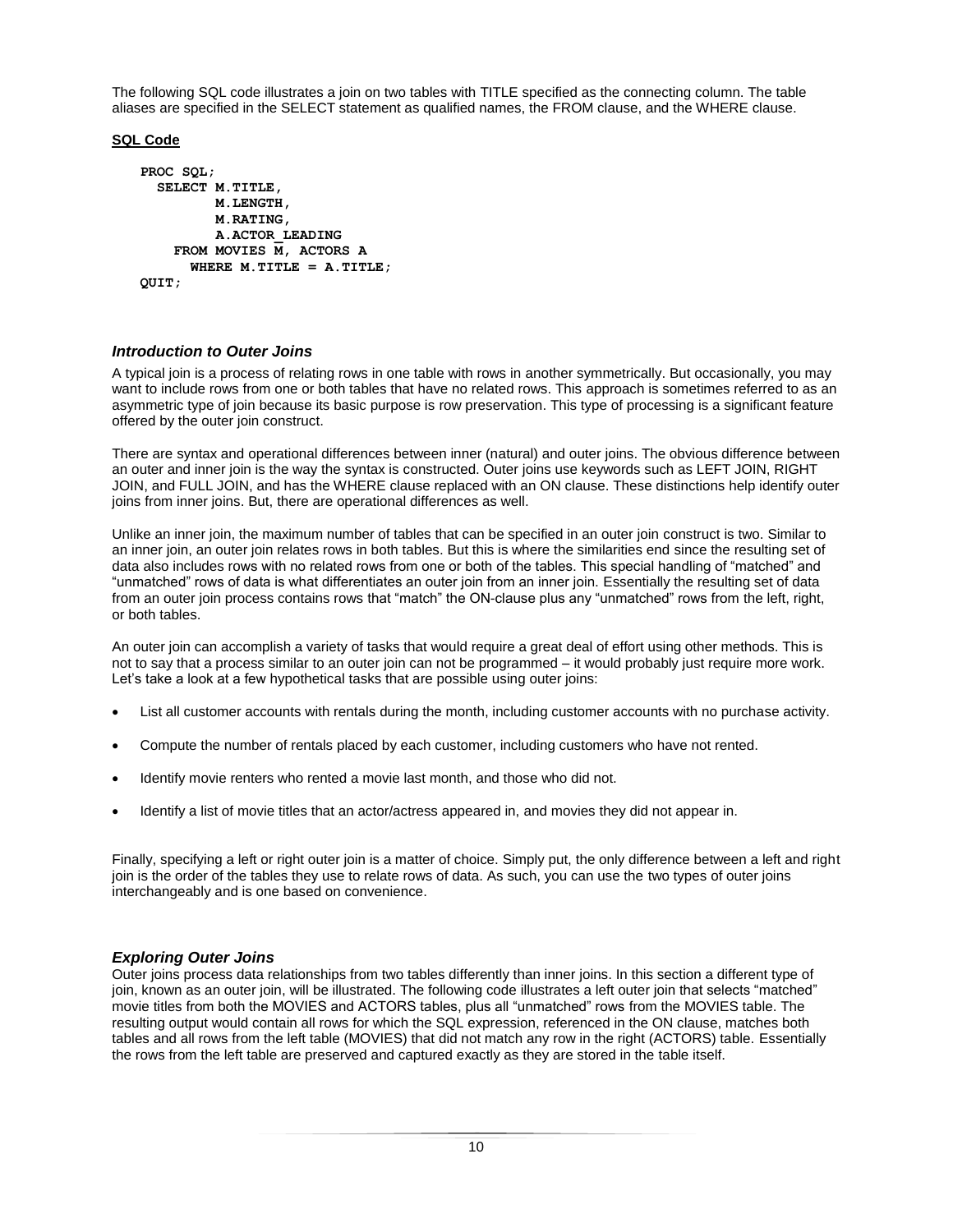#### **SQL Code**

```
PROC SQL;
 SELECT movies.title,
         actor_leading,
         rating
   FROM MOVIES
       LEFT JOIN
        ACTORS
     ON movies.title = actors.title;
QUIT;
```
The next example illustrates the result of using a right outer join to identify and match movie titles from the MOVIES and ACTORS tables. The resulting output would contain all rows for which the SQL expression, referenced in the ON clause, matches in both tables (is true) and all rows from the right table (ACTORS) that did not match any row in the left (MOVIES) table.

#### **SQL Code**

```
PROC SQL;
 SELECT movies.title,
         actor_leading,
         rating
   FROM MOVIES
      RIGHT JOIN
        ACTORS
     ON movies.title = actors.title;
QUIT;
```
# **Debugging SQL Processing**

The SQL procedure offers a couple new options in the debugging process. Two options of critical importance are \_METHOD and \_TREE. By specifying a **\_METHOD** option on the SQL statement, it displays the hierarchy of processing that occurs. Results are displayed on the Log using a variety of codes (see table).

```
Codes Description
sqxcrta Create table as Select
Sqxslct Select
sqxjsl Step loop join (Cartesian)
sqxjm Merge join
sqxjndx Index join
sqxjhsh Hash join
sqxsort Sort
sqxsrc Source rows from table
sqxfil Filter rows
sqxsumg Summary stats with GROUP BY
sqxsumn Summary stats with no GROUP BY
```
In the next example a \_METHOD option is specified to show the processing hierarchy in a two-way equi-join.

#### **PROC SQL Code**

```
PROC SQL _METHOD;
  SELECT MOVIES.TITLE,
          RATING,
          ACTOR_LEADING
    FROM MOVIES,
          ACTORS
     WHERE MOVIES.TITLE = ACTORS.TITLE;
QUIT;
```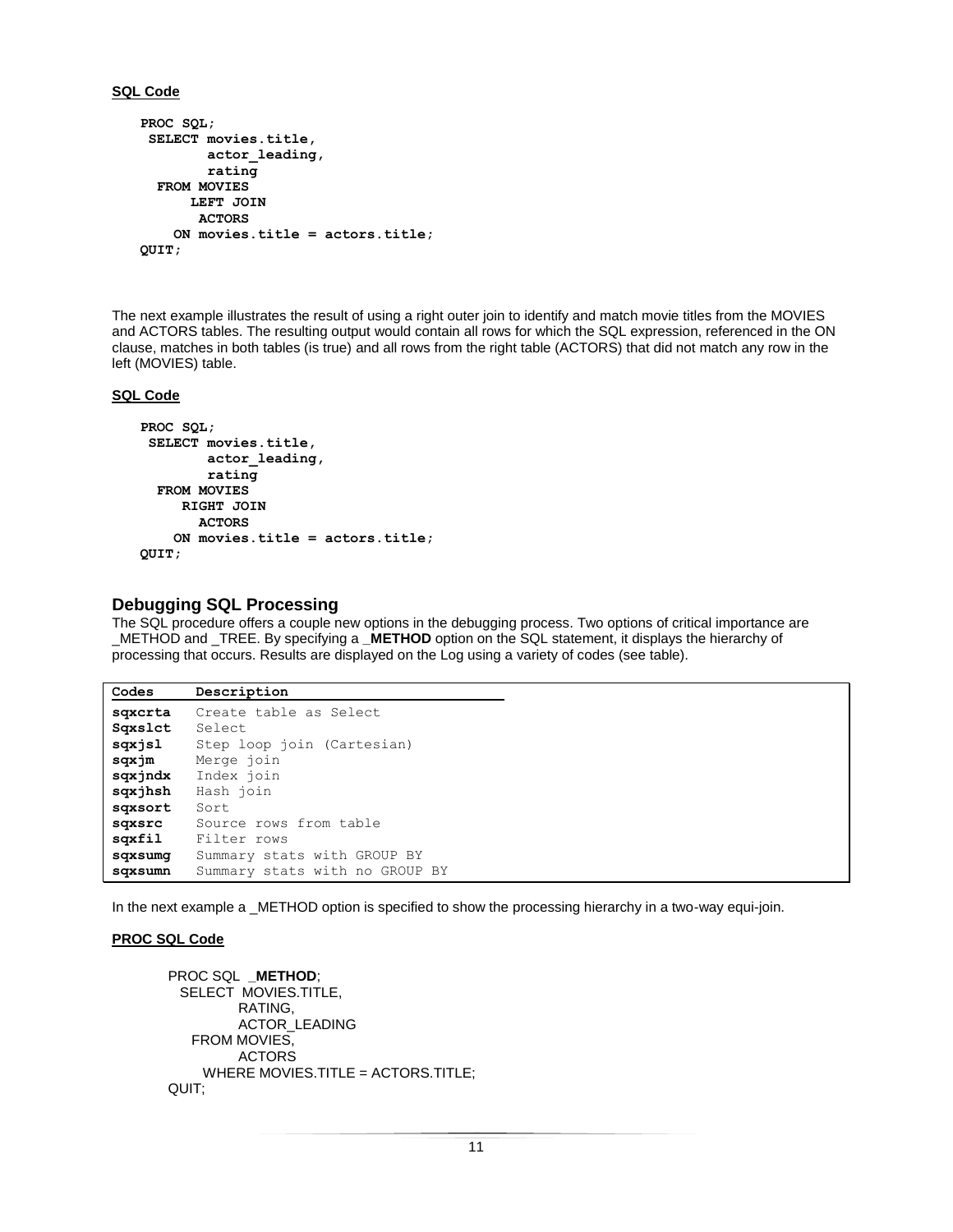## **Results**

# NOTE: SQL execution methods chosen are: sqxslct sqxjhsh sqxsrc( MOVIES ) sqxsrc( ACTORS )

If you have surplus virtual memory, you can achieve faster access to matching rows from one or more small input data sets by using **Hash** techniques. The **BUFFERSIZE=** option can be used to let the SQL procedure take advantage of hash techniques on larger join tables. The default BUFFERSIZE=n option is 64000 when not specified. In the next example, an increase in the buffer size is specified using a BUFFERSIZE=256000 to utilize available memory to load rows. Since memory speeds are significantly faster (nanoseconds) than secondary storage (milliseconds), the result is faster performance because additional memory is available to conduct the join which also reduces the number of data swaps that the SAS System has to perform from the slower secondary storage.

# **PROC SQL Code**

PROC SQL \_method **BUFFERSIZE=256000**; SELECT MOVIES.TITLE, RATING, ACTOR\_LEADING FROM MOVIES, ACTORS WHERE MOVIES.TITLE = ACTORS.TITLE: QUIT;

# **Results**

```
NOTE: SQL execution methods chosen are:
       sqxslct
           sqxjhsh
                sqxsrc( MOVIES )
                sqxsrc( ACTORS )
```
# **Conclusion**

The SQL procedure is a wonderful tool for SAS users to explore and use in a variety of application situations. This paper has presented a few of the most exciting features found in PROC SQL. You are encouraged to explore PROC SQL's powerful capabilities as it relates to querying and subsetting data; restructuring data by constructing case expressions; constructing and using views; accessing the contents from Dictionary tables; and joining two or more tables to explore data relationships.

# **References**

- Lafler, Kirk Paul (2013). *PROC SQL: Beyond the Basics Using SAS*, Second Edition; SAS Press; SAS Institute Inc., Cary, NC, USA.
- Lafler, Kirk Paul (2010), *"Exploring Powerful Features in PROC SQL,"* SAS Global Forum (SGF) Conference, Software Intelligence Corporation, Spring Valley, CA, USA.
- Lafler, Kirk Paul (2009), *"Exploring DICTIONARY Tables and SASHELP Views,"* South Central SAS Users Group (SCSUG) Conference (November  $8<sup>th</sup>$  – November 10<sup>th</sup>, 2009), Software Intelligence Corporation, Spring Valley, CA, USA.
- Lafler, Kirk Paul (2009), *"Exploring DICTIONARY Tables and SASHELP Views,"* Western Users of SAS Software (WUSS) Conference (September 1<sup>st</sup> – September 4<sup>th</sup>, 2009), Software Intelligence Corporation, Spring Valley, CA, USA.
- Lafler, Kirk Paul (2009), *"Exploring DICTIONARY Tables and SASHELP Views,"* PharmaSUG SAS Users Group Conference (May 31<sup>st</sup> – June 3<sup>rd</sup>, 2009), Software Intelligence Corporation, Spring Valley, CA, USA.